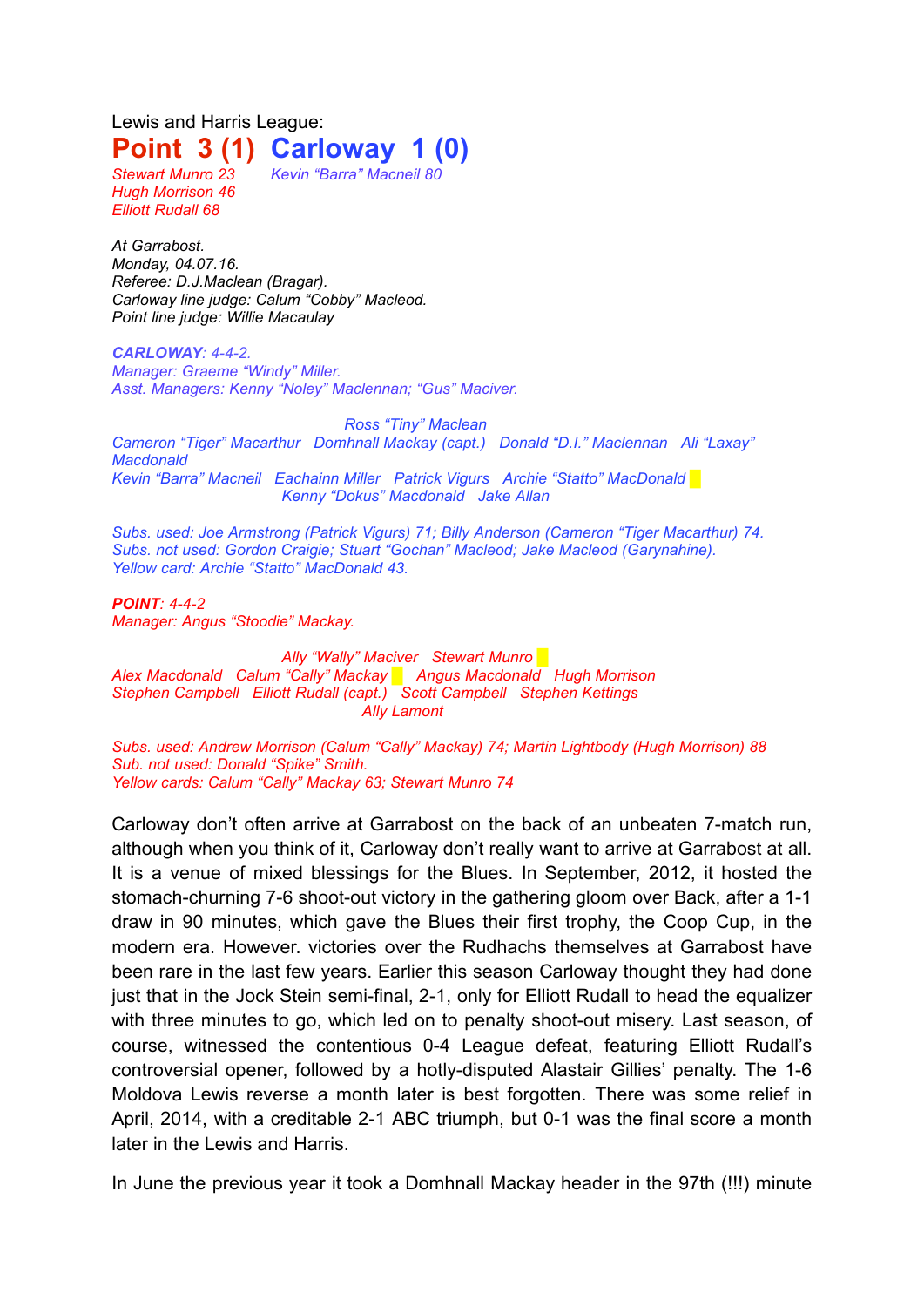to rescue a point, so we find we must go all the way back to May, 2012, to find League success, 2-0, thanks to strikes from Calum "Caley" Macleod and Scott Macaulay (remember them?) which was followed in August by the 2-1 semi-final win that led to the Back confrontation above. So, not a "*Field of Dreams"*, then, more like the Barvas moor - watch carefully where you put your foot.

Tonight, Carloway's recent form, coupled with rumours of Rudhach problems with player availability, suggested a favourable outcome was possible. The starting lineup was unchanged, always a good sign up here, though Billy Anderson, Stuart "Gochan" Macleod, and Jake Macleod joined Gordon Craigie and Joe Armstrong in the bull-pen in place of Dan Crossley (knee and back concerns), Murdo "Squegg" Macleod, and Euan Gilmour. The most noticeable change in the opposition was Rudall stepping back into the absent Alasdair Gillies's shoes.

A constant downpour replaced the usual Garrabost feature - an icy, easterly gale as the players struggled on a very slippy pitch to avoid the sodden central area. Judging by the early bounce of the ball, it must have been touch-and-go whether or not to deem the ground as playable at all. It took until the 10th minute for the first real chance to present itself, for either side. Carloway had begun adventurously and had established a controlled edge, which eventually led to "Barra" breaking through the middle, then supplying "Dokus" moving wide to be clear on the right. His low, square cross, 14 metres from the bye-line, was scrambled out by Macdonald in the centre, and presented the ball neatly for Patrick Vigurs, on the edge of the box, to the Blues' right. He instantly hit a fiery right-footer but unfortunately it curved outwards across goal and shot a couple of metres past Lamont's right-hand post.

Five minutes later clever interplay between "Dokus" and Vigurs in the centre sent them down na Gormaich's right, from their own half to midway within Point's, before releasing Allan behind Campbell along the right. His high swinging cross, 12 metres from the bye-line, enabled "Statto" to escape his marker in the centre and run in but he somehow contrived to head-glance the ball a foot outside the far post.

It was costly as Point, who had not threatened till then, went ahead unexpectedly in the 23rd minute. Stewart Munro gathered the ball just inside the Carloway half, on the Rudhach left, then cut inwards. As the defence retreated, he let go a speculative right-foot daisy-cutter from 22 metres which just crept low inside "Tiny's" left-hand post (**0-1**).

The Blues almost replied immediately when "Dokus" trickery in the centre circle allowed him to surge forward, then send "Barra" free on the right. Twenty metres from the bye-line, he checked, then sent a lovely, curving waist-high cross across the face of the goal. Unfortunately it was just a metre too far for the inrushing Allan to reach but very nearly sneaked in itself by the far post. In the 31st minute it was Miller's turn to speed down the right, then 24 metres from the line, send in an inviting high diagonal which MacDonald met on the volley in the centre, 14 metres from goal, but the ball disappeared straight into the heavens.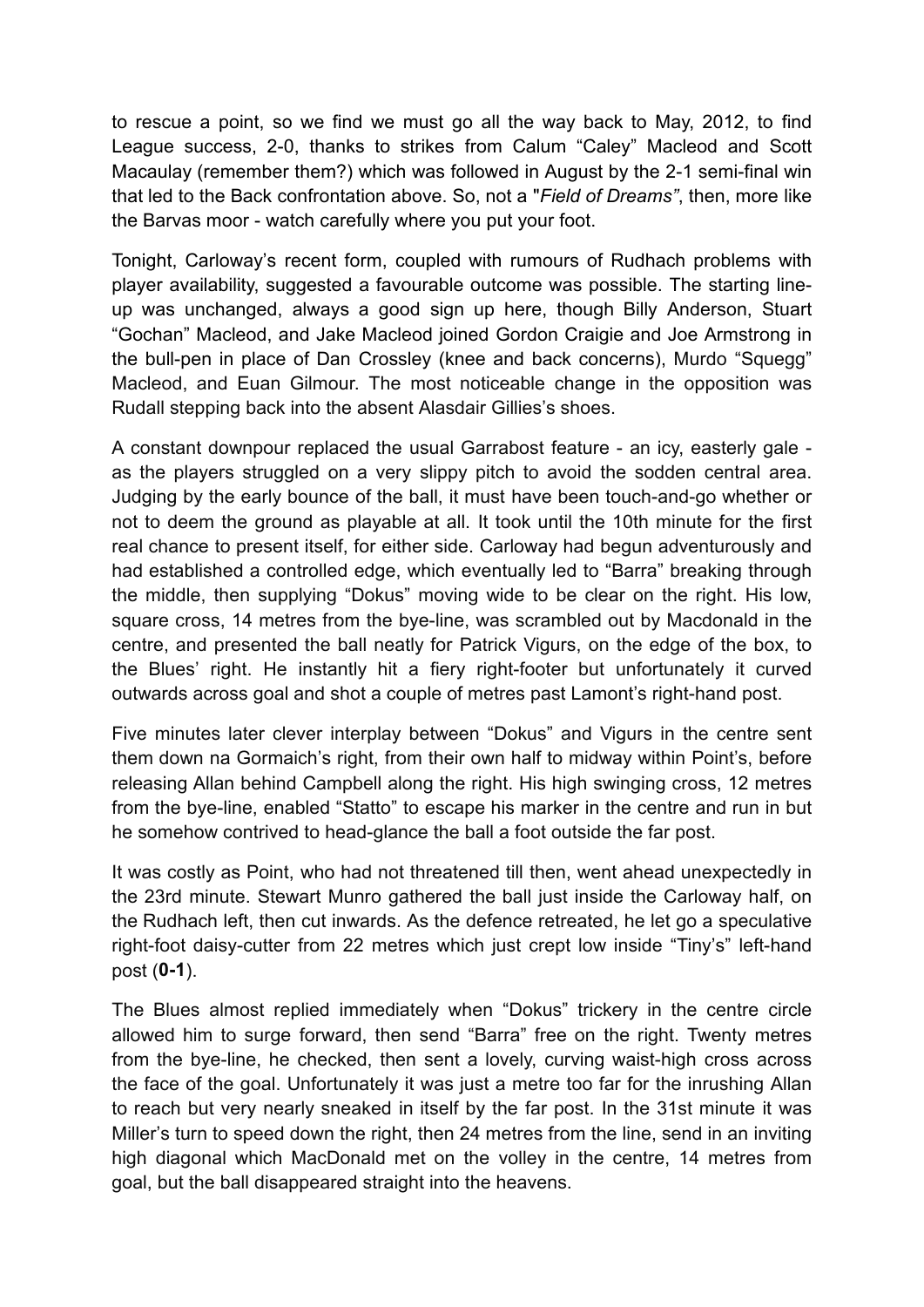Three minutes later "Dokus" dribbled his way from the centre, diagonally right, then checked midway within the Rudhach half before reprising "Barra's" effort with a low, left-foot curler across goal, which, likewise, was just that step beyond "Barra" and "Statto". In 38 minutes a blistering Miller run took him through the centre from his own half, leading to him sending a perfect McIlroy breaker between Kettings and Rudall for "Statto" to run in on goal, but as Lamont advanced, the striker flicked the ball past keeper's right from the edge of the box but well-wide of his right-hand post.

Punishment almost arrived in the next minute when a nasty "Wally" free-kick from 24 metres, out on the Point left, was whipped inwards over the wall, bounced up awkwardly in front of "Tiny", and forced him to palm the ball away for a corner to his left.

## **Half-time: Point 1 Carloway 0**

What do you say to a set of players over their half-time oranges who are playing reasonably well as a unit, edging territory and possession, creating plenty of "*takeable*" chances, but simply can't score? What words of wisdom can make players sharper in front of goal? Answers on postcards are welcome in na Gormaich's postbag.

The Blues had not really been pressured by the Rudhachs, who lacked their usual aggressive edge, with Rudall in defence and "Spike" on the bench, and had exploited this, especially down the right, to create several goal-worthy chances - but found themselves staring at a 0-1 deficit.

It got immediately worse. A long clearance flew the length of the pitch, towards the Carloway right. "Tiger" tried to usher the ball out for a throw-in but Alex Macdonald caught it, managed to break inwards past the defender, then turned him to the left, before sending a squared, low bullet-like cross,12 metres from the line, into the centre. Morrison, rushing in behind Mackay and in front of "D.I.", launched himself flat-out to meet it with his out-stretched foot and ram it home to "Tiny's" right (**0-2**).

The Blues' spirits clearly plummeted after this, as they no doubt pondered the motives of an unkind god. Despite continuing to have the greater share of possession and territory, their chances became distinctly rarer, and a desperation to move forward gave greater space to Munro and "Wally" in the Carloway half.

However, the next calamity did not come from them. In 68 minutes the wheels finally came off, as Rudall, after breaking up a Carloway attack midway within his own half, saw the centre of the park open up for him like the Red Sea, permitting him to steam into the Blues' half, before unleashing a right-foot blooter from 24 metres which seemed to be clearing the bar before suddenly dipping behind "Tiny's" head and bouncing home off the underside of the centre bar (**0-3**).

The game was now effectively over as a contest and, more and more, resembled a bounce game: the Rudhachs, naturally enough in the circumstances, could sit back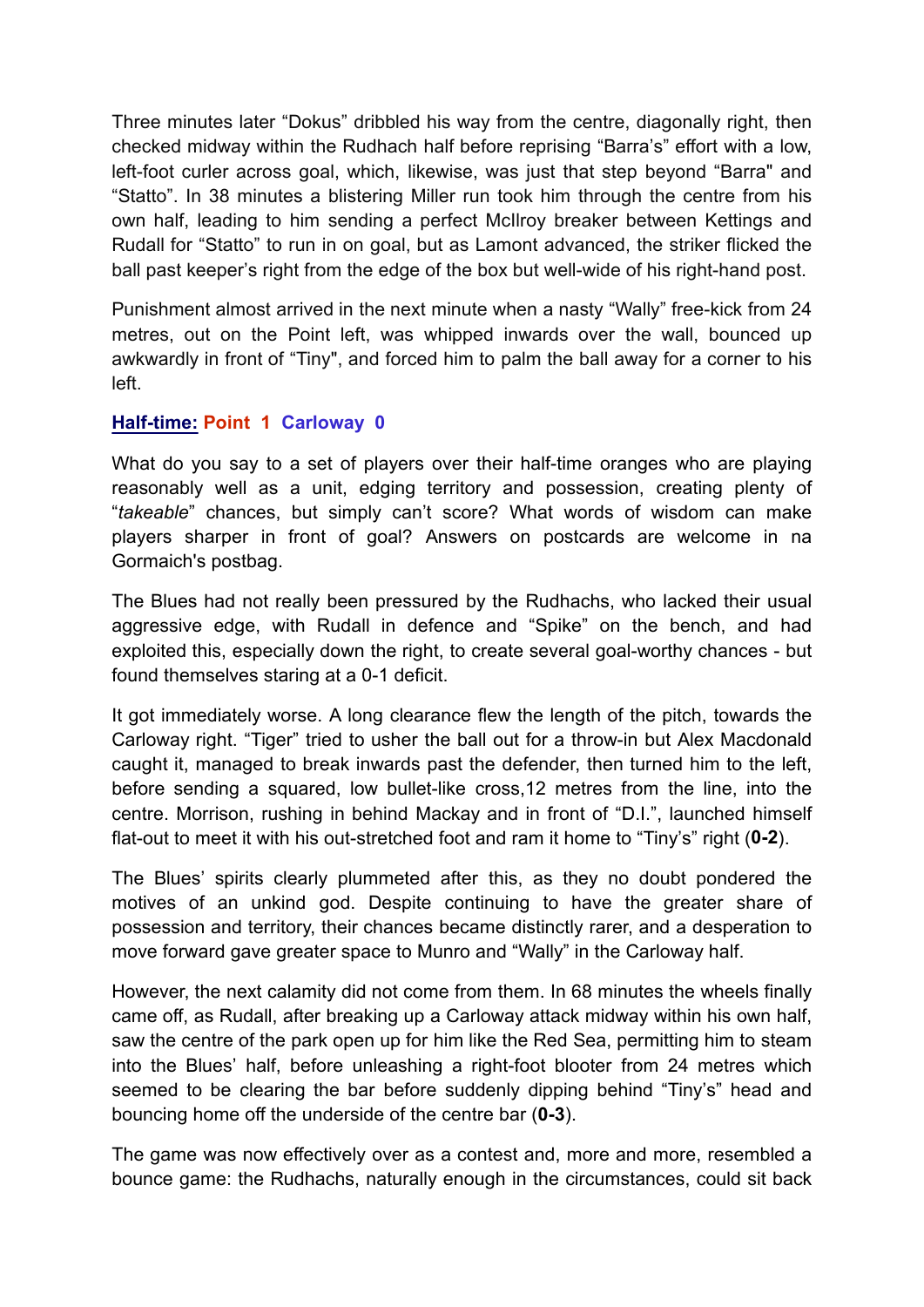and wait for the Blues to come at them; na Gormaich were compelled to race around, trying to extract any shred of joy they could from what they would certainly consider a grossly unfair evening.

In 72 minutes "Dokus" won the ball in the centre circle, then raced forward into the Point half, before unleashing a low drive from 25 metres which Lamont held safely to his right. Final throws of the dice were Joe Armstrong coming on for a central defensive role, allowing Mackay to move into central midfield in place of Vigurs, and sacrificing "Tiger" to enable Billy Anderson to enter the field to support the captain.

In the 80th minute the strategy bore some fruit. Persistence from "Dokus" on the Point right saw him fight off two bruising tackles to make the corner flag, doubleback, then send a high, deep cross which cleared the goal but was reverse-headed beyond the far post by Allan, 12 metres from the bye-line. Lamont came for it, changed his mind and stepped back, only for "Barra", directly in front of goal, to outjump Macdonald and head into the empty net **(1-3**).

Two minutes later Carloway almost reduced the leeway further when characteristic trickery from "Dokus" on the right, midway within the Rudhach half, saw him cut inside Campbell and avoid challenges from Macdonald and Rudall to reach the edge of the box, but just as he hesitated to pick his spot, Macdonald recovered to get his foot in to block what looked like a certain goal.

A minute later Point had a chance themselves to add to their tally when Andrew Morrison gathered the ball on the right corner of the Blues' box and let loose a swinging right-footer which "Tiny" had to stretch high to tip on to the left junction of his bar and post and past. Deep in added-on time, a through ball from Macdonald sent "Wally" clear into the opposition half behind the line, on the Point left. He carried the ball to the edge of the box but the outrushing "Tiny" contrived brilliantly to block his slip, 12 metres from goal, low to his left.

## **Full-time: Point 3 (1) Carloway 1 (0)**

After this, the Carloway dressing room must have found it remarkably easy to empathize with the feelings of the inhabitants of the Westside dressing room the previous Monday at Cnoc a' Choilich. They would have been asking themselves the same question, over and over: how difficult is it to actually score a goal?

It's inappropriate to criticize the squad after this débacle as they did everything more or less right for the first 50 minutes. True, the midfield occasionally lost its cohesion, but Stewart Munro and Elliott Rudall could be considered to have struck it lucky with both shots. Only Hugh Morrison's attempt might be seen as the result of slackness or carelessness, but by the 46th minute it might not really have mattered - the loss of the odd goal, or two - as, by then, it could be argued, Carloway might have had a substantial lead. The following 40 minutes would not then have followed the pattern it did, of course: a gradual loosening of the tactical frame as na Gormaich pushed to